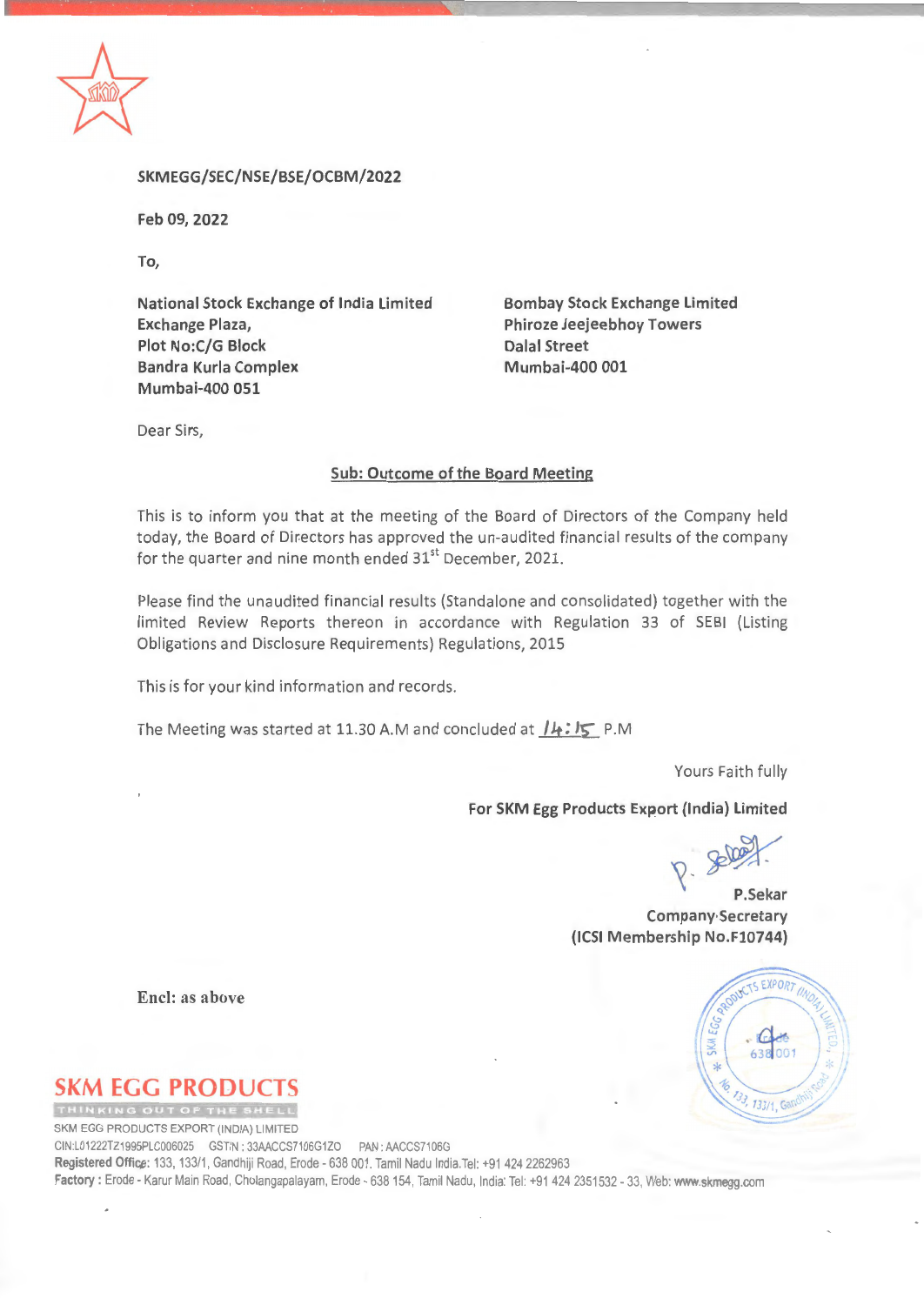| Statement of Unaudited Financial Results for the Quarter and Nine months ended 31st December, 2021.<br><b>SKM EGG PRODUCTS</b><br><b>VE JOA</b> |                                                                                            |                                |                                                    |                                                                         |                                                                            |                                                                           |                                        |                                   |                                                    |                                                                         |                                                                                   |                                                                           |                                        |
|-------------------------------------------------------------------------------------------------------------------------------------------------|--------------------------------------------------------------------------------------------|--------------------------------|----------------------------------------------------|-------------------------------------------------------------------------|----------------------------------------------------------------------------|---------------------------------------------------------------------------|----------------------------------------|-----------------------------------|----------------------------------------------------|-------------------------------------------------------------------------|-----------------------------------------------------------------------------------|---------------------------------------------------------------------------|----------------------------------------|
| SKM EGG PRODUCTS EXPORT (INDIA) LIMITED                                                                                                         |                                                                                            | CIN: L01222TZ1995PLC006025     |                                                    |                                                                         |                                                                            |                                                                           |                                        | (in Lakhs except per share data)  |                                                    |                                                                         |                                                                                   |                                                                           |                                        |
| <b>PARTICULARS</b>                                                                                                                              |                                                                                            | Standalone                     |                                                    |                                                                         |                                                                            |                                                                           |                                        | Consolidated                      |                                                    |                                                                         |                                                                                   |                                                                           |                                        |
|                                                                                                                                                 |                                                                                            | 3 Months ended<br>(31.12.2021) | Preceding 3<br><b>Months</b> ended<br>(30.09.2021) | Corresponding 3<br>Months ended in<br>the previous year<br>(31.12.2020) | Year to date<br>figures for the<br>current period<br>ended<br>(31.12.2021) | Year to date<br>figures for the<br>previous year<br>anded<br>(31.12.2020) | Previous year<br>ended<br>(31.03.2021) | 3 Months<br>ended<br>(31.12.2021) | Preceding 3<br><b>Months</b> ended<br>(30.09.2021) | Corresponding 3<br>Months ended In<br>the previous<br>year (31.12.2020) | Year to date<br><b>figures</b> for the<br>current period<br>ended<br>(31.12.2021) | Year to date<br>figures for the<br>previous year<br>ended<br>(31.12.2020) | Previous year<br>ended<br>(31.03.2021) |
|                                                                                                                                                 |                                                                                            | (Unaudited)                    | (Unaudited)                                        | (Unaudited)                                                             | (Unaudited)                                                                | (Unaudited)                                                               | (Audited)                              | (Unaudited)                       | (Unaudited)                                        | (Unaudited)                                                             | (Unaudited)                                                                       | (Unaudited)                                                               | (Audited)                              |
| Revenue from Operations                                                                                                                         |                                                                                            | 7,360                          | 6,077                                              | 6,382                                                                   | 21,449                                                                     | 18,893                                                                    | 24,553                                 | 7,666                             | 6,480                                              | 7,237                                                                   | 22,398                                                                            | 20,770                                                                    | 26,911                                 |
| Other Income                                                                                                                                    |                                                                                            | 315                            | 321                                                | 230                                                                     | 726                                                                        | 1,060                                                                     | 1,295                                  | 315                               | 322                                                | 230                                                                     | 727                                                                               | 1,059                                                                     | 1,294                                  |
|                                                                                                                                                 | <b>Total Revenue</b>                                                                       | 7,675                          | 6,398                                              | 6,611                                                                   | 22,175                                                                     | 19,953                                                                    | 25,848                                 | 7,981                             | 6,802                                              | 7,467                                                                   | 23,125                                                                            | 21,829                                                                    | 28,204                                 |
| <b>Expenses</b>                                                                                                                                 |                                                                                            |                                |                                                    |                                                                         |                                                                            |                                                                           |                                        |                                   |                                                    |                                                                         |                                                                                   |                                                                           |                                        |
| a) Cost of Material Consumed                                                                                                                    |                                                                                            | 6,020                          | 5,897                                              | 4,594                                                                   | 16,696                                                                     | 13,693                                                                    | 18.188                                 | 5,816                             | 5.779                                              | 4,513                                                                   | 16,165                                                                            | 13.555                                                                    | 17,607                                 |
| b) Purchase of stock in trade                                                                                                                   |                                                                                            |                                |                                                    |                                                                         | 58                                                                         | $\overline{\phantom{a}}$                                                  | 232                                    | 284                               | 226                                                | 785                                                                     | 851                                                                               | 1,645                                                                     | 2,216                                  |
|                                                                                                                                                 | c) Changes in inventories of finished goods, work-in-progress and stock-in-                | (427)                          | (1.233)                                            | 293                                                                     | (190)                                                                      | 657                                                                       | (182)                                  | (396)                             | (1,081)                                            | 311                                                                     | (56)                                                                              | 754                                                                       | 22                                     |
| trade                                                                                                                                           |                                                                                            |                                |                                                    |                                                                         |                                                                            |                                                                           |                                        |                                   |                                                    |                                                                         |                                                                                   |                                                                           |                                        |
| d) Employee benefits expenses                                                                                                                   |                                                                                            | 435                            | 415                                                | 388                                                                     | 1,245                                                                      | 1,141                                                                     | 1,554                                  | 435                               | 415                                                | 390                                                                     | 1,244                                                                             | 1,143                                                                     | 1,554                                  |
| e) Finance Costs                                                                                                                                |                                                                                            | 78                             | 74                                                 | 68                                                                      | 224                                                                        | 203                                                                       | 375                                    | 78                                | 92                                                 | 69                                                                      | 226                                                                               | 211                                                                       | 386                                    |
| f) Depreciation expenses                                                                                                                        |                                                                                            | 240                            | 248                                                | 166                                                                     | 699                                                                        | 508                                                                       | 919                                    | 240                               | 301                                                | 166                                                                     | 699                                                                               | 508                                                                       | 920                                    |
| q) Power and Fuel                                                                                                                               |                                                                                            | 326                            | 328                                                | 203                                                                     | 839                                                                        | 685                                                                       | 961                                    | 326                               | 328                                                | 203                                                                     | 839                                                                               | 685                                                                       | 961                                    |
|                                                                                                                                                 | h)Transport and Forwarding expenses                                                        | 230                            | 221                                                | 118                                                                     | 590                                                                        | 306                                                                       | 509                                    | 257                               | 253                                                | 127                                                                     | 675                                                                               | 411                                                                       | 679                                    |
| i) Other expenses                                                                                                                               |                                                                                            | 413                            | 344                                                | 381                                                                     | 1.038                                                                      | 1.093                                                                     | 1.288                                  | 579                               | 388                                                | 450                                                                     | 1.508                                                                             | 1,223                                                                     | 1,826                                  |
|                                                                                                                                                 | <b>Total Expenditure</b>                                                                   | 7,314                          | 6,294                                              | 6,210                                                                   | 21,200                                                                     | 18,284                                                                    | 23,844                                 | 7,619                             | 6,701                                              | 7,016                                                                   | 22,151                                                                            | 20,135                                                                    | 26,171                                 |
|                                                                                                                                                 | Profit Before Share of Proft/(Loes) of Associates                                          | 362                            | 104                                                | 401                                                                     | 975                                                                        | 1,670                                                                     | 2,004                                  | 362                               | 101                                                | 451                                                                     | 975                                                                               | 1,694                                                                     | 2,033                                  |
|                                                                                                                                                 | Share of Proft/(Loss) of Associates                                                        |                                |                                                    |                                                                         |                                                                            |                                                                           |                                        | 2                                 | (32)                                               | 35                                                                      | (28)                                                                              | 76                                                                        | 37                                     |
|                                                                                                                                                 | Profit/(Loss) before exceptional and tax                                                   |                                |                                                    |                                                                         |                                                                            |                                                                           |                                        |                                   |                                                    |                                                                         |                                                                                   |                                                                           |                                        |
|                                                                                                                                                 |                                                                                            | 362                            | 104                                                | 401                                                                     | 975                                                                        | 1.670                                                                     | 2,004                                  | 364                               | 70                                                 | 486                                                                     | 947                                                                               | 1,770                                                                     | 2,070                                  |
| <b>Exceptional Items</b>                                                                                                                        |                                                                                            |                                |                                                    |                                                                         |                                                                            |                                                                           |                                        |                                   |                                                    |                                                                         |                                                                                   |                                                                           |                                        |
| Profit/(Loss) before tax                                                                                                                        |                                                                                            | 362                            | 104                                                | 401                                                                     | 975                                                                        | 1,670                                                                     | 2.004                                  | 364                               | 70                                                 | 486                                                                     | 947                                                                               | 1,770                                                                     | 2,070                                  |
| Tax expense:                                                                                                                                    |                                                                                            |                                |                                                    |                                                                         |                                                                            |                                                                           |                                        |                                   |                                                    |                                                                         |                                                                                   |                                                                           |                                        |
| (1) Current tax                                                                                                                                 |                                                                                            | 107                            | $\overline{7}$                                     | 95                                                                      | 260                                                                        | 482                                                                       | 549                                    | 107                               | 6                                                  | 95                                                                      | 260                                                                               | 483                                                                       | 549                                    |
| (2) Deferred tax                                                                                                                                |                                                                                            | (4)                            | $6\,$                                              | (2)                                                                     | (3)                                                                        | 9                                                                         | (114)                                  | (4)                               | 6                                                  | (2)                                                                     | (3)                                                                               | 9                                                                         | (114)                                  |
| Profit/(Loss) for the period                                                                                                                    |                                                                                            | 260                            | 91                                                 | 308                                                                     | 718                                                                        | 1,178                                                                     | 1,570                                  | 262                               | 57                                                 | 393                                                                     | 690                                                                               | 1,278                                                                     | 1,635                                  |
|                                                                                                                                                 | Other Comprehensive Income, net of tax                                                     | ä,                             | ä,                                                 |                                                                         | $\overline{\phantom{a}}$                                                   | $\Omega$                                                                  | $\overline{\mathbf{2}}$                | (2)                               | (7)                                                | 19                                                                      | (25)                                                                              | 11                                                                        | $\overline{c}$                         |
|                                                                                                                                                 | A. Items that will not be reclassified to profit or loss                                   |                                |                                                    |                                                                         |                                                                            |                                                                           |                                        |                                   |                                                    |                                                                         |                                                                                   |                                                                           |                                        |
|                                                                                                                                                 | I) Remeasurement of Defined Benefit Plans & Others                                         |                                |                                                    |                                                                         |                                                                            |                                                                           | $\overline{2}$                         |                                   |                                                    |                                                                         |                                                                                   |                                                                           | $\sqrt{2}$                             |
|                                                                                                                                                 | ii) translating the financial statements of a foreign operation                            |                                |                                                    |                                                                         |                                                                            |                                                                           | $\overline{a}$                         | (3)                               | (7)                                                | 19                                                                      | (26)                                                                              | 11                                                                        | (1)                                    |
|                                                                                                                                                 | iii) Share in OCI of Associate                                                             |                                |                                                    |                                                                         |                                                                            |                                                                           |                                        | 0.4                               |                                                    |                                                                         | 0.4                                                                               |                                                                           | 1                                      |
|                                                                                                                                                 | (w) Income lax relating to items that will not be reclassified to profit or loss           |                                |                                                    |                                                                         |                                                                            |                                                                           | (1)                                    |                                   |                                                    |                                                                         |                                                                                   |                                                                           | (1)                                    |
|                                                                                                                                                 | B. Items that will be reclassified to profit or loss                                       |                                |                                                    |                                                                         |                                                                            |                                                                           | ×.                                     |                                   |                                                    |                                                                         |                                                                                   |                                                                           | $\,0\,$                                |
|                                                                                                                                                 | (ii) Income lax relating to items that will be reclassified to profit or loss              |                                |                                                    |                                                                         |                                                                            |                                                                           |                                        |                                   |                                                    |                                                                         |                                                                                   |                                                                           | 0                                      |
|                                                                                                                                                 | Total Comprehensive Income for the Period                                                  | 260                            | 91                                                 | 308                                                                     | 718                                                                        | 1.178                                                                     | 1.571                                  | 260                               | 50                                                 | 412                                                                     | 665                                                                               | 1.288                                                                     | 1,637                                  |
| Net Profit attributable to:                                                                                                                     |                                                                                            |                                |                                                    |                                                                         |                                                                            |                                                                           |                                        |                                   |                                                    |                                                                         |                                                                                   |                                                                           |                                        |
|                                                                                                                                                 | (i) Owners of the Company                                                                  |                                |                                                    |                                                                         |                                                                            |                                                                           |                                        | 262                               | 57                                                 | 385                                                                     | 690                                                                               | 1,274                                                                     | 1,631                                  |
|                                                                                                                                                 | (ii) Non controlling Interest                                                              |                                |                                                    |                                                                         |                                                                            |                                                                           |                                        | 0                                 | (0)                                                | 7                                                                       | (0)                                                                               |                                                                           | 4                                      |
|                                                                                                                                                 | Other Comprehensive Income attributable to:                                                |                                |                                                    |                                                                         |                                                                            |                                                                           |                                        |                                   |                                                    |                                                                         |                                                                                   |                                                                           |                                        |
|                                                                                                                                                 | (i) Owners of the Company                                                                  |                                |                                                    |                                                                         |                                                                            |                                                                           |                                        | (2)                               | (6)                                                | 16                                                                      | (21)                                                                              | 9                                                                         | $\overline{2}$                         |
|                                                                                                                                                 | (ii) Non controlling Interest                                                              |                                |                                                    |                                                                         |                                                                            |                                                                           |                                        | (0)                               | (1)                                                | 3                                                                       | (4)                                                                               | $\overline{2}$                                                            | (0)                                    |
|                                                                                                                                                 | Total Comprehensive Income attributable to:                                                |                                |                                                    |                                                                         |                                                                            |                                                                           |                                        |                                   |                                                    |                                                                         |                                                                                   |                                                                           |                                        |
|                                                                                                                                                 | (i) Owners of the Company                                                                  |                                |                                                    |                                                                         |                                                                            |                                                                           |                                        | 260                               | 52                                                 | 402<br>10                                                               | 669                                                                               | 1,283<br>5                                                                | 1,633                                  |
|                                                                                                                                                 | (ii) Non controlling Interest                                                              | 2,633                          |                                                    | 2,633                                                                   | 2,633                                                                      | 2.633                                                                     | 2.633                                  | (0)<br>2.633                      | (1)<br>2,633                                       | 2,633                                                                   | (4)<br>2,633                                                                      | 2,633                                                                     | 2,633                                  |
|                                                                                                                                                 | Paid-up equity share capital (Rs.10/-each)<br>Earnings per equity share (*not annualised): |                                | 2,633                                              |                                                                         |                                                                            |                                                                           |                                        |                                   |                                                    |                                                                         |                                                                                   |                                                                           |                                        |
| (1) Basic                                                                                                                                       |                                                                                            |                                | 0.35                                               |                                                                         | 2.73                                                                       | 4.47                                                                      | 5.96                                   | 0.99                              | 0.22                                               | 1.46                                                                    | 2.62                                                                              | 4.84                                                                      | 6.19                                   |
|                                                                                                                                                 |                                                                                            | 0.99                           |                                                    | 1.17                                                                    | 2.73                                                                       | 4.47                                                                      | 5.96                                   | 0.99                              | 0.22                                               | 1.46                                                                    | 2.62                                                                              | 4.84                                                                      | 6.19                                   |
| (2) Diluted<br>See accompanying notes to the financial results                                                                                  |                                                                                            | 0.99                           | 0.35                                               | 1.17                                                                    |                                                                            |                                                                           |                                        |                                   |                                                    |                                                                         |                                                                                   |                                                                           |                                        |
|                                                                                                                                                 |                                                                                            |                                |                                                    |                                                                         |                                                                            |                                                                           |                                        |                                   |                                                    |                                                                         |                                                                                   |                                                                           |                                        |

Notes :<br>"The above results have been reviewed by the Audit Committee and taken on record by the Board of Directors at their meeting held on 09.02.2022 and the Statulory auditors of the Company heve conducted a "Umited Revi

By Order of the Board | 1 **SKM** SHREE SHIVKUMAR MANAGING DIRECTOR

Place : Erode<br>Date : 09-02-2022

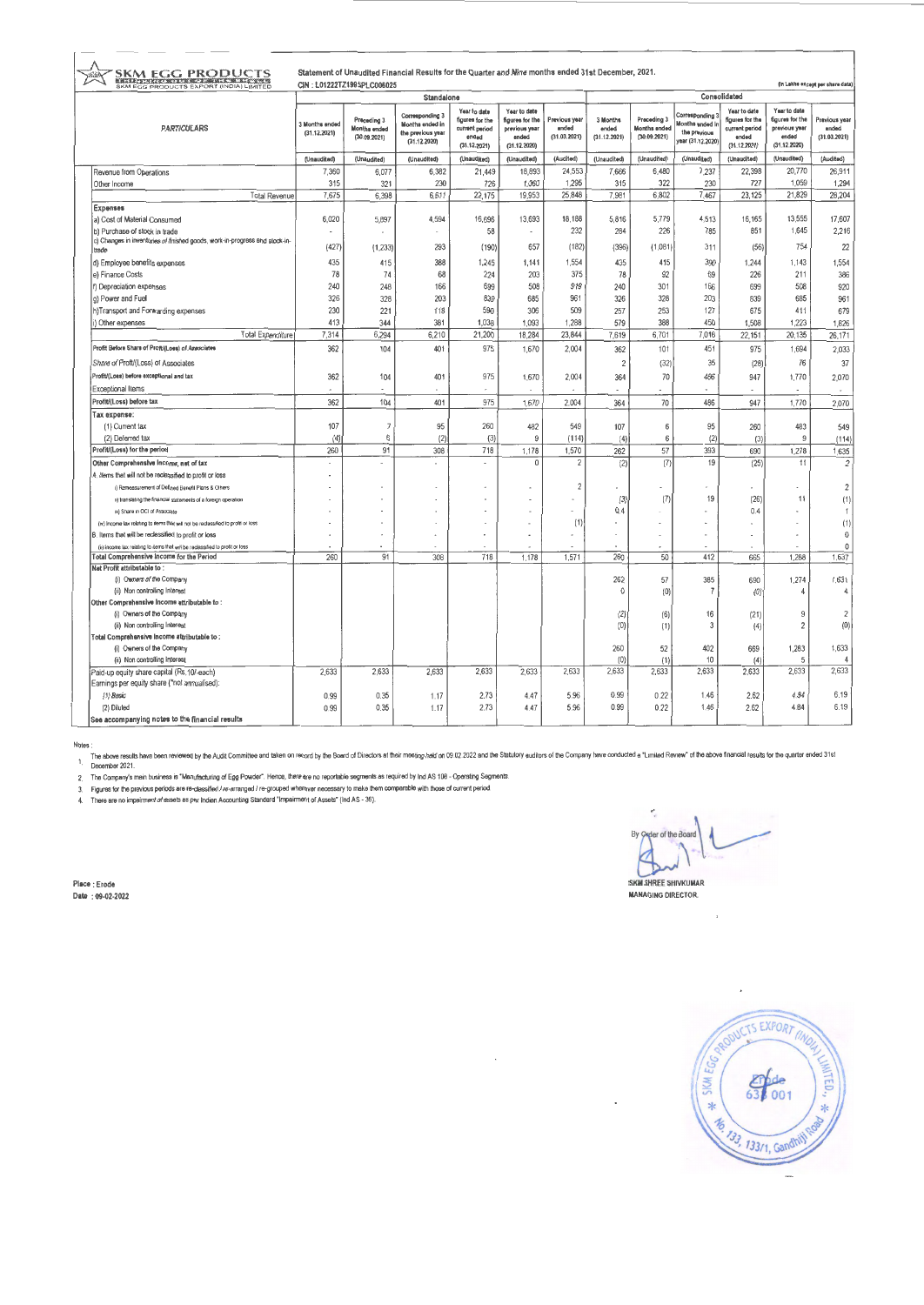## **CA.N.PRASANNA VENKATESAN** B.Com., FCA.,

CHARTERED **ACCOUNTANT** 

No.302(O). Indian Nagar - 9th Street. 46 Pudhur Post, Erode - 638 002.



E-mail: **nprasannavenkatesanca@gmail.com** 

<sup>2</sup> Phone : 98945 88765<br> **Independent Auditor's Limited Review report on review of standalone unaudited quarterly<br>
<b>Independent Auditor's Limited Review report on review of standalone unaudited quarterly financial results** 

To

The Board of Directors

SKM Egg Products Export (India) Limited

We have reviewed the accompanying statement of unaudited standalone financial results of **M/s.SKM Egg Products Export (India) Limited ("the Company")** for the period ended 31<sup>st</sup> **December, 2021.** This statement is the responsibility of the Company's Management and has been approved by the Board of Directors. Our responsibility is to issue a report on these financial statements based on our review.

We conducted our review of the Statement in accordance with the Standard on Review Engagements (SRE) 2410 "Review of Interim Financial Information Performed by the Independent Auditor of the Entity", issued by the Institute of Chartered Accountants of India. This standard requires that we plan and perform the review to obtain moderate assurance as to whether the financial statements are free of material misstatement. A review is limited primarily to inquiries of company personnel and analytical procedures applied to financial data and thus provide less assurance than an audit. We have not performed an audit and accordingly, we do not express an audit opinion.

Based on our review conducted as above, nothing has come to our attention that causes us to believe tbat the accompanying statement of unaudited standalone financial results prepared in accordance with applicable accounting standards i.e. Indian Accounting Standards ('Ind AS') prescribed under Section 133 of the Companies Act, 2013 and other recognized accounting practices and policies has not disclosed the information required to be disclosed in terms of Regulation 33 of the SEBI (Listing Obligations and Disclosure Requirements) Regulations, 2015 including the manner in which it is to be disclosed, or that it contains any material misstatement.

> $N$  Prasanna Ventadas N .Prasanna Venkatesan,

Chartered Accountant, Membership No: 235530



Place : Erode

Date : 09-02-2022

**UDIN: 22235530AAVEAP6147**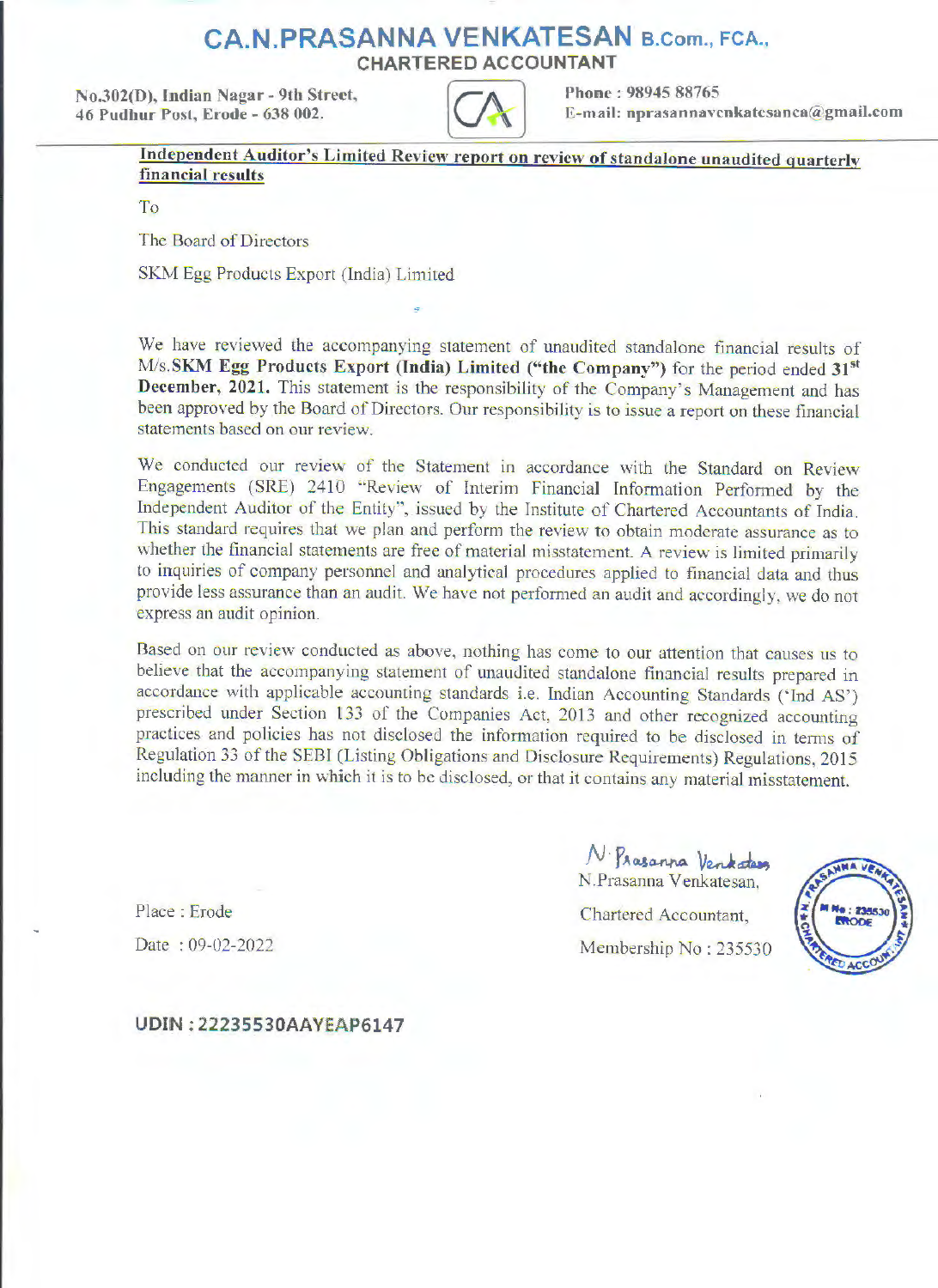## **CA.N.PRASANNA VENKATESAN B.Com., FCA., CHARTERED ACCOUNTANT**

**No.302(D), Indian Nagar - 9th Street. Phone : 98945 88765 46 rudhur Post. Erode - 6.18 002.** 



D), Indian Nagar - 9th Street,<br> **Independent Auditor**'s Review Report on consolidated unaudited quarterly and year to date financial results of the Company Pursuant to the Regulation 33 of the SEBI (Listing Obligations and Disclosure Requirements) Regulations, 2015

To

The Board of Directors

SKM Egg Products Export (India) Limited

- 1. We have reviewed the accompanying statement of consolidated unaudited financial results of **M/s.SKM Egg Products Export (India) Limited** ('"the Parent") and its subsidiaries (the Parent and its subsidiaries together referred to as "the Group") and its share of the net profit/(loss) after tax and total comprehensive income / loss of its associate for the quarter and half year ended 31<sup>sr</sup> December 2021 ("the Statement"), being submitted by the Parent pursuant to the requirement of Regulation 33 of the SEBI (Listing Obligations and Disclosure Requirements) Regulations. 2015. as amended.
- 2. This Statement, which is the responsibility of the Parent's Management and approved by the Parent's Board of Directors, has been prepared in accordance with the recognition and measurement principles laid down in Indian Accounting Standard 34 "Interim financial Reporting" ("Ind AS 34''), prescribed under Section 133 of the Companies Act, 2013, and other accounting principles generally accepted in India. Our responsibility is to express a conclusion on the Statement based on our review.
- 3. We conducted our review of the Statement in accordance with the Standard on Review Engagements (SRE) 2410 "Review of Interim Financial Information Performed by the Independent Auditor of the Entity'', issued by the Institute of Chartered Accountants of India. A review of interim financial information consists of making inquiries, primarily of persons responsible for financial and accounting matters, and applying analytical and other review procedures. A review is substantially less in scope than an audit conducted in accordance with Standards on Auditing and consequently does not enable us to obtain assurance that we would become aware of all significant matters that might be identified in an audit. Accordingly, we do not express an audit opinion. We also performed procedures in accordance with the circular issued by the SEBI under Regulation 33 (8) of the SEBI (Listing Obligations and Disclosure Requirements) Regulations, 2015, as amended, to the extent applicable.



Cont.,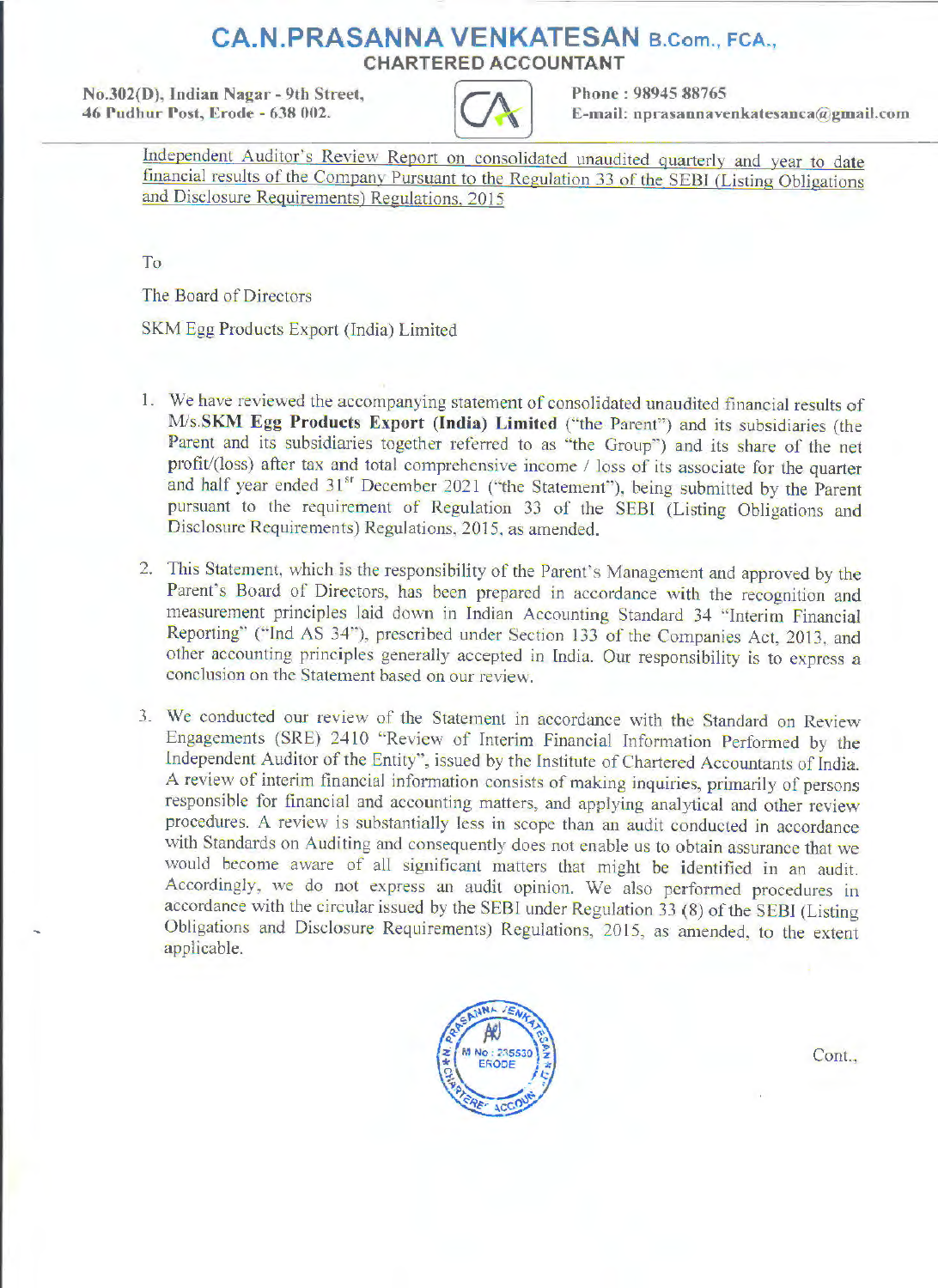- 4. The Statement includes the results of the following entities:
	- i) Subsidiary SKM Europe BV, Utrecht, The Netherlands
	- ii) Associate SKM Universal Marketing Company India Private Limited
- 5. Based on our review conducted and procedures performed as stated in paragraph 3 above and based on the consideration of the review reports of the other auditors referred to in paragraph 7 below, nothing has come to our attention that causes us to believe that the accompanying Statement, prepared in accordance with the recognition and measurement principles laid down in the aforesaid lndian Accounting Standard and other accounting principles generally accepted in India, has not disclosed the information required to be disclosed in terms of Regulation 33 of the SEBI (Listing Obligations and Disclosure Requirements) Regulations, 2015, as amended, including the manner in which it is to be disclosed, or that it contains any material misstatement.
- 6. The consolidated unaudited financial results includes the interim financial statements / financial infonnation / financial results of l subsidiary which have not been reviewed, whose interim financial statements / financial information / financial results reflect total assets of Rs.5,32,95,473/- as at 31.12.2021 and total revenue of Rs.3,05,73,825/- & Rs.9,50,26,363/-, for the quarter ended  $31<sup>st</sup>$  December 2021 and for the period from 01.04.2021 to 31.12.2021 respectively and total net profit after tax of Rs.38,638/- for the quarter ended 31<sup>st</sup> December  $2021$  & total net loss after tax of Rs.40,987/- for the period from 01.04.2021 to 31.12.2021 respectively, total comprehensive loss of Rs.1,93,817/- for the quarter ended  $31<sup>st</sup>$  December  $2021$  & total comprehensive loss of Rs.22,24,819/- for the period from 01.04.2021 to 31.12.2021 respectively and cash inflows (net) of  $Rs.20,39,027/-$  for the quarter ended  $31<sup>st</sup>$ December 2021 & cash inflows (net) of Rs.1,06,09,009/- for the period from 01.04.2021 to 31.12.2021 respectively, as considered in the consolidated unaudited financial results. According to the information and explanations given to us by the Management, these interim financial statements / financial information / financial results are not material to the Group. Our conclusion on the Statement is not modified in respect of the above matters.
- 7. The consolidated unaudited financial results also includes the Group's share of net profit after tax of Rs.1,77,872/- for the quarter ended  $31<sup>st</sup>$  December 2021 & Group's share of net loss after tax of Rs.27,50,294/- for the period from  $01.04.2021$  to  $31.12.2021$  respectively and total comprehensive loss of Rs.1,77,872/- for the quarter ended 31<sup>st</sup> December 2021 and total comprehensive loss of Rs.27,50,294/- for the period from 01.04.2021 to 31.12.2021 respectively, as considered in the consolidated unaudited financial results, in respect of 1 associate, whose interim financial statements / financial information / financial results have not been reviewed by us.



Cont.,